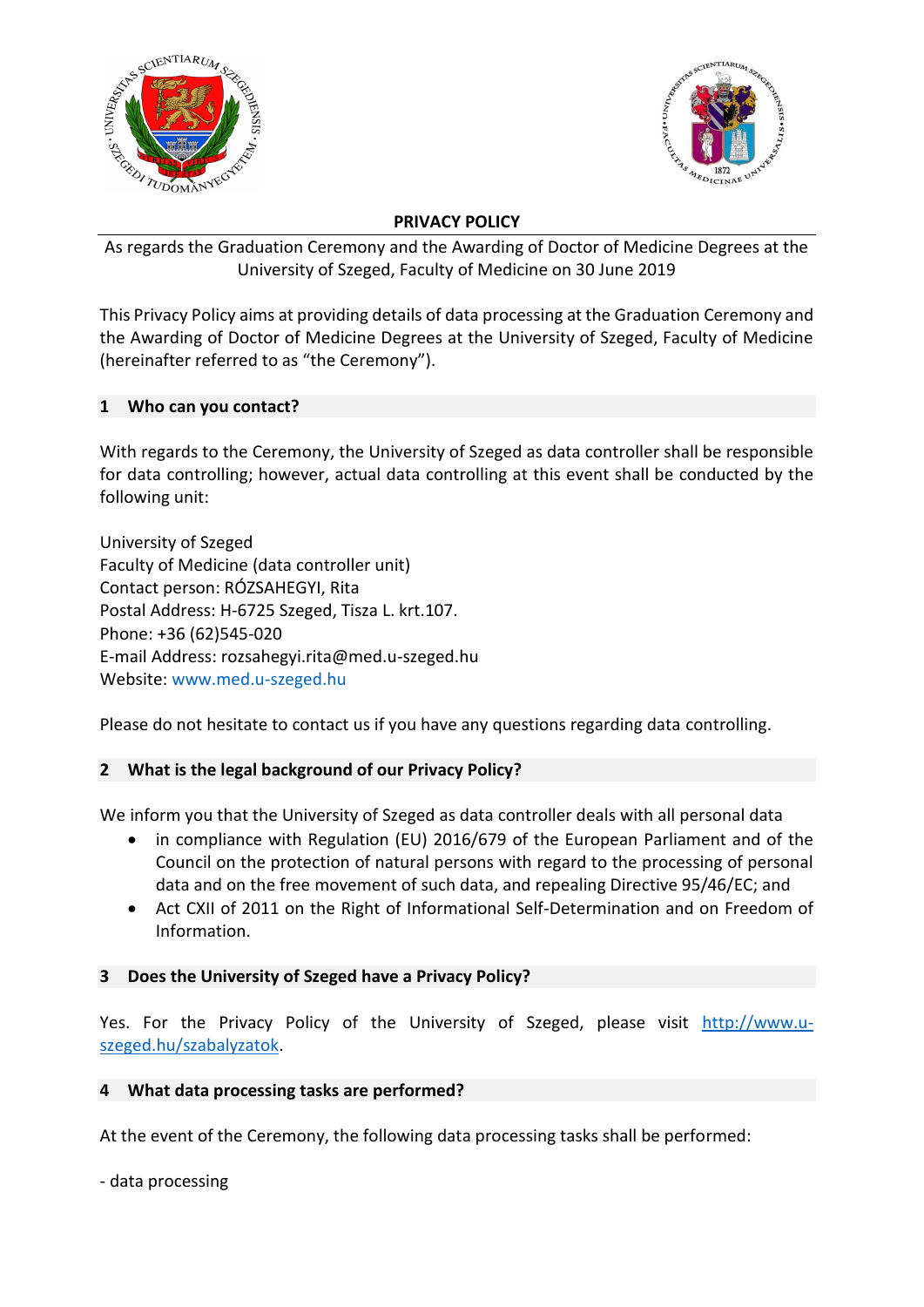| What data are<br>processed?                                                                                                                                                                                                                    | What is the purpose of<br>data processing?                                                            | What is the legal basis<br>for data processing?                                                                                                                                                                                                                                                                                                                                                                                                                                                             | How long are<br>the data<br>stored?                                                                                             |
|------------------------------------------------------------------------------------------------------------------------------------------------------------------------------------------------------------------------------------------------|-------------------------------------------------------------------------------------------------------|-------------------------------------------------------------------------------------------------------------------------------------------------------------------------------------------------------------------------------------------------------------------------------------------------------------------------------------------------------------------------------------------------------------------------------------------------------------------------------------------------------------|---------------------------------------------------------------------------------------------------------------------------------|
| An e-mail informing<br>students<br>having<br>successfully<br>completed their final<br>about<br>exams<br>the<br>of<br>details<br>the<br>Ceremony                                                                                                | organising<br>For<br>and<br>facilitating<br>communication<br>with<br>regards<br>the<br>to<br>Ceremony | A public capacity                                                                                                                                                                                                                                                                                                                                                                                                                                                                                           | Data processed<br>shall be erased<br>within 1 week<br>following<br>delivery of the e-<br>mails                                  |
| of<br><b>Details</b><br>the<br>Degree, details<br>of<br>Annexes<br>to<br>the<br>Degree, details<br>of<br>the<br>Final<br>Exam,<br>mandatory<br>disclosure<br>of<br>information<br>in FIR<br>[The<br>Higher<br>Education<br>Information System] | Compliance with legal<br>obligations                                                                  | • Act CCIV of 2011 on<br><b>National Higher</b><br><b>Education (hereinafter</b><br>referred to as "Nftv"),<br>and<br>• Government Decree<br>No. 87/2015. (IV. 9.) on<br>the implementation of<br>certain provisions of Nftv<br>(hereinafter referred to<br>as "Nftv vhr")                                                                                                                                                                                                                                  | For eighty years<br>following<br>request<br>of<br>termination<br>of<br>student<br>status<br>(pursuant<br>to<br>Annex 3 of Nftv) |
| Data provision to the<br>National Healthcare<br><b>Services</b><br>Center<br>" $AEEK$ ")<br>as<br>in<br>to<br>order for registration<br>the<br><b>Basic</b><br>into<br>Registry                                                                | (hereinafter referred   Compliance with legal  <br>obligations                                        | Pursuant to . Section 111<br>of Act CLIV of 1997 on<br>Health;<br>• Section $6/A(1)$ a) of<br>Government Decree No.<br>27/2015 (II. 25.) on the<br><b>National Healthcare</b><br><b>Services Center</b><br>(hereinafter referred to<br>as "ÁEEK")<br>• Ministerial Order of<br>the Health Ministry No.<br>18/2007 (IV. 17.) about<br>general health care<br>workforce register and<br>register of licensed<br>health care providers<br>further licensing<br>unregistered persons'<br>professional activity. | Data<br>are<br>not<br>stored                                                                                                    |

### **4.3 Taking Pictures**

We inform you that, on the basis of legitimate interests, we take photographs, generally in the form of a crowd. Please note that this event is open to the press.

According to Section 2:48 (2) of Act V of 2013 on the Civil Code, the consent of the data subject is not required for recording his/her likeness or voice, and for the use of such recording if made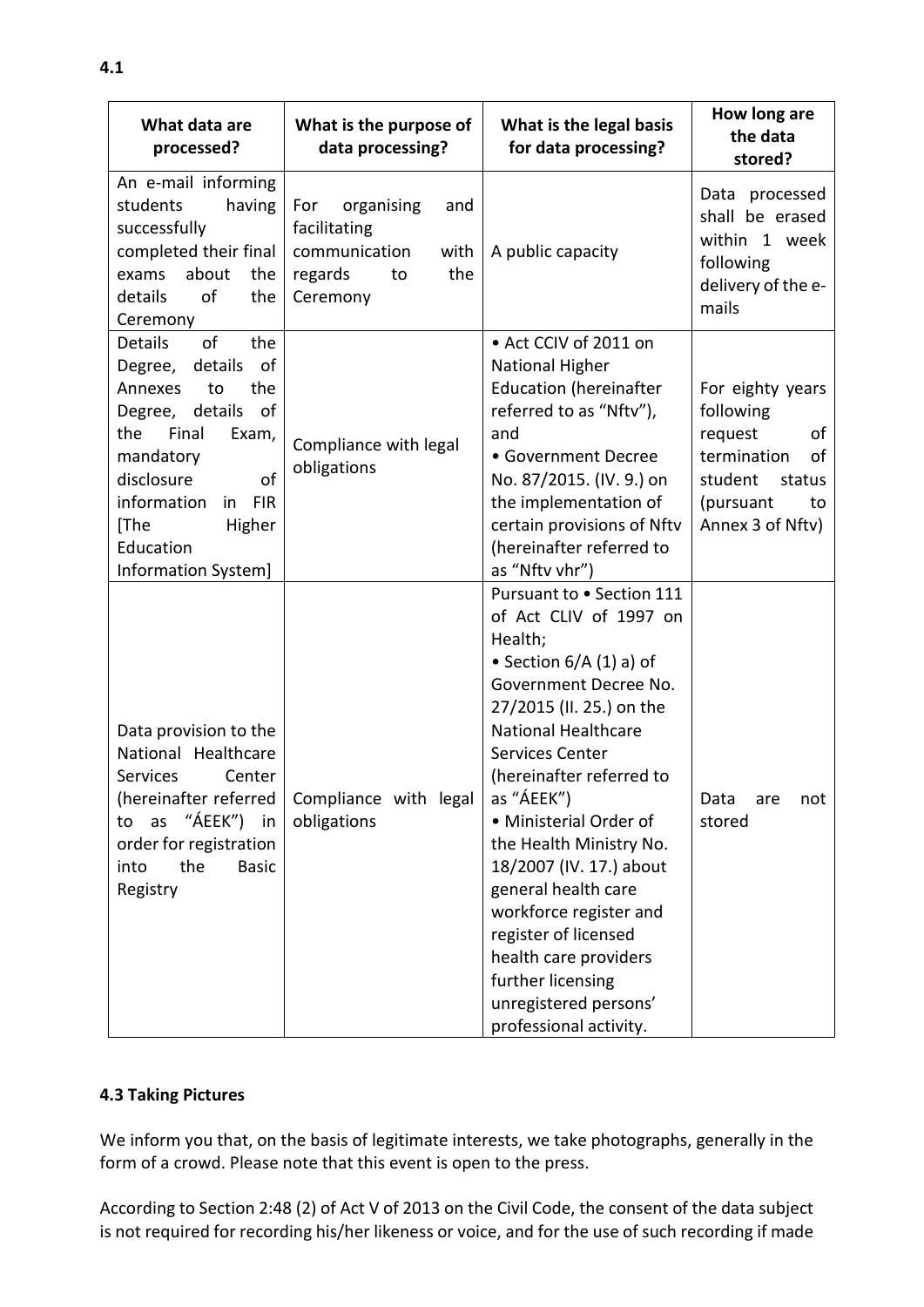of a crowd or in a public event. However, previous information should be given in these cases, so we fulfil the preliminary notification obligation to inform data subjects through this Privacy Policy, and through information displayed at the venue of the Ceremony stating "We inform you that photos will be taken during this event".

As the University of Szeged is dedicated to the protection and safety of all kinds of personal data, and to the respect of privacy, we inform you that we use crowd photographs and all images and recordings made in a public event for the promotion of the event and for marketing purposes through the online and offline channels of the University of Szeged.

According to Section 2:48 (1) of Act V of 2013 on the Civil Code, the consent of the data subject is not required for recording his/her likeness or voice, and for the use of such recording if made of a crowd or in a public event. In the Voluntary Consent Form, under Data processed, pursuant to Article 4 of Act XX of 1996 on Identification methods to replace the use of the personal identification code, we process your name, your name at birth and your mother's name at birth for identification purposes.

| Data processed      | <b>Purpose and legal basis</b>                                                            | Data storage period |  |
|---------------------|-------------------------------------------------------------------------------------------|---------------------|--|
| Name (First name    |                                                                                           |                     |  |
| and Family name)    |                                                                                           |                     |  |
| birth<br>at<br>Name |                                                                                           |                     |  |
|                     | (First name and $\sqrt{ }$ We process these data to identify the data $\sqrt{ }$ Data are | until<br>stored     |  |
| Family name)        | subject, on the basis of the voluntary withdrawal of the voluntary                        |                     |  |
|                     | Mother's name at consent of the data subject.                                             | consent.            |  |
| birth               |                                                                                           |                     |  |
| Signature of Data   |                                                                                           |                     |  |
| Subject             |                                                                                           |                     |  |

The data subject shall have the right to withdraw his or her voluntary consent at any time. We inform you that the withdrawal of consent shall not affect the lawfulness of processing based on consent before its withdrawal.

# **5 To whom do we forward your data?**

### 5.1 Forwarding of personal data to external organisations

In compliance with the Applicable law, your data will be forwarded to the electronic registries of ÁEEK and FIR.

Your data shall be processed exclusively by those persons designated by the Head of the data controller unit in compliance with Section 1 herein, and in harmony with the purpose, legal basis and data storage period detailed under Section 4 herein.

### **6 Do we collect data about you from others?**

No. We receive the data processed about you from you exclusively, we do not process data about you received from elsewhere.

### **7 Is there automated decision making in data processing?**

No.

#### **8 What rights do you have with regards to the program?**